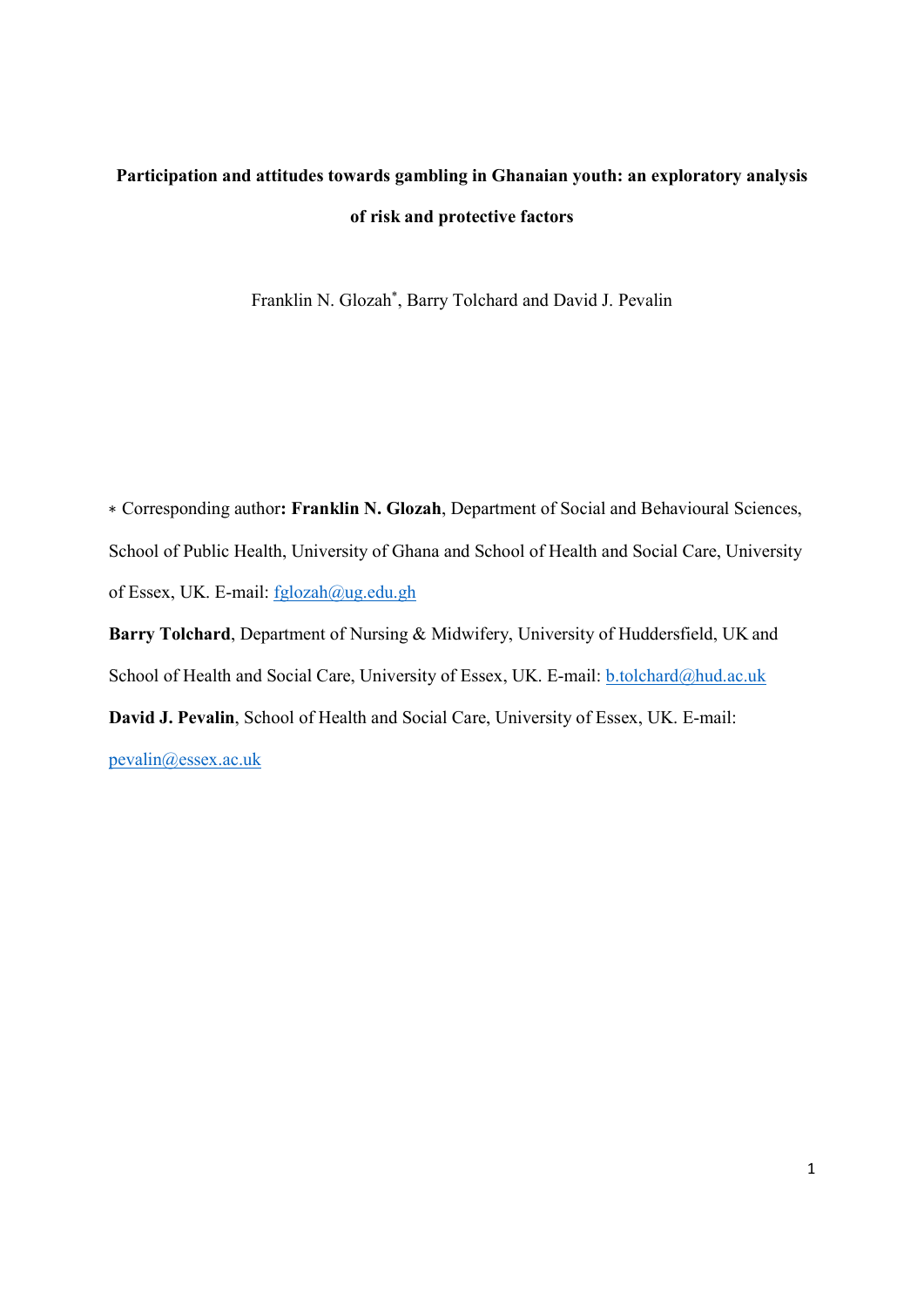# Abstract

Purpose: There is little information on youth gambling in Ghana even though there is an unprecedented emergence of various types of gambling and gambling venues throughout the country. The aim of this cross-sectional exploratory study was to examine the role of perceived social difficulties and perceived protective social factors in participation and attitudes of Ghanaian youth towards gambling using data from a school-based survey  $(N = 770)$ . Methods: Participants completed measures on perceived social difficulties, perceived protective social factors, attitudes towards gambling and participation in four types of gambling. Sports betting was the most common form of gambling.

Results: There were significant differences in gambling participation with males gambling more than females. Youth who reported more perceived social difficulties from family and friends had a more positive attitude and a negative attitude towards gambling respectively. Youth who reported higher protective social factors from family and teachers were less likely to have a negative attitude towards gambling. In all situations, high frequency gambling resulted in a more positive attitude towards gambling.

Conclusion: Perceived social difficulties influences Ghanaian youths to have a positive attitude towards gambling, however, protective social factors from family and teachers may help youth to have a negative attitude towards gambling, gamble less, and consequently achieve academic success.

Keywords: Gambling participation; problem gambling; youth; perceived social difficulties; perceived social protection, Ghana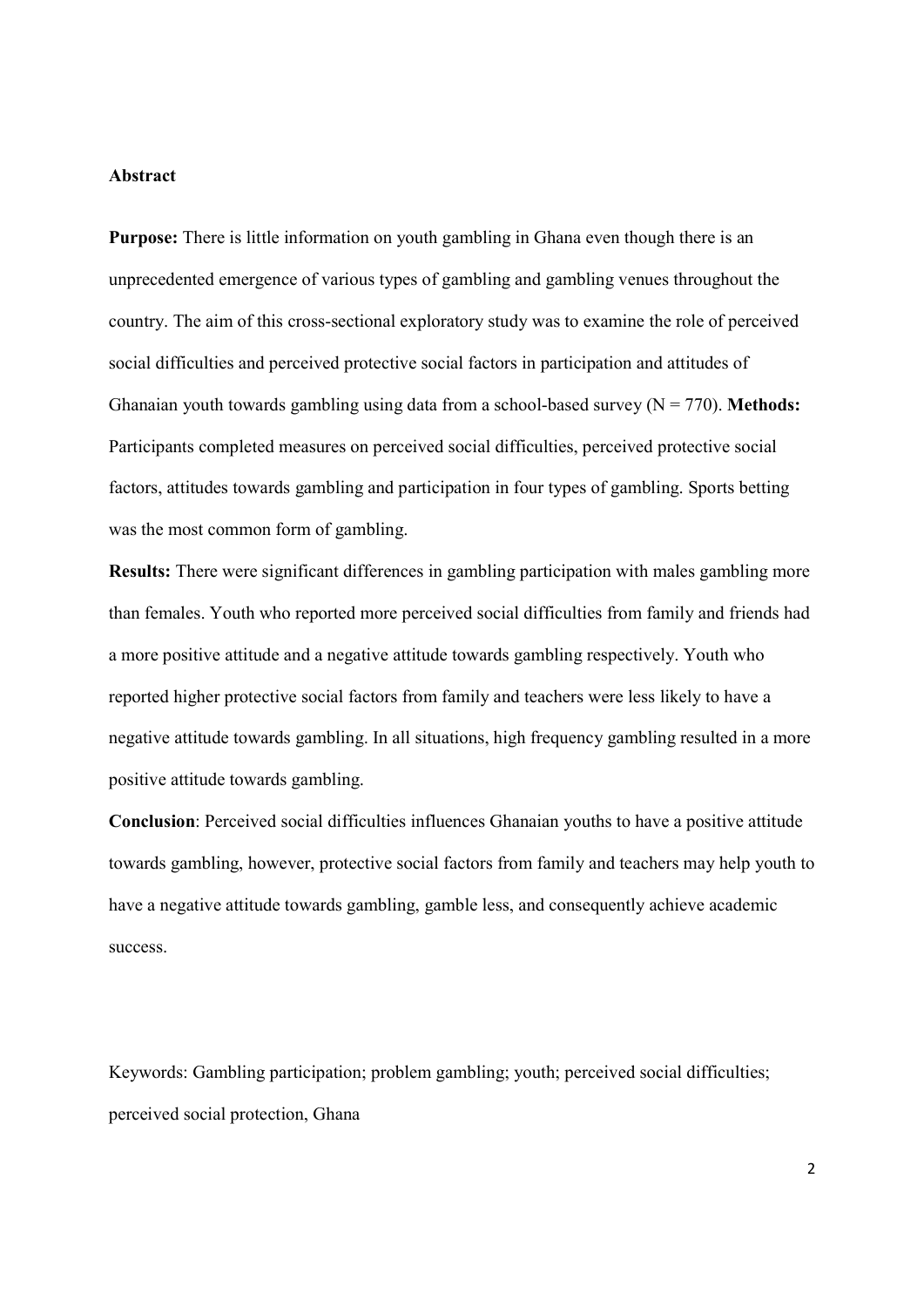# Introduction

The gambling industry is becoming more globalised with multi-national companies running casinos and online betting with new markets emerging, particularly in developing countries (1,2). There are 45 African countries with legalised gambling and most sub-Saharan countries have some form of gambling including casinos, lotteries, traditional horse racing and sports betting. However, despite the growing market, Africa remains low in terms of total revenue, estimated at US\$4.7 billion or 1% globally (3). There are seven casinos in Ghana – five in the capital Accra, one in Tema and one in Kumasi, as well as lotteries, online sports betting, and traditional horse racing. In addition to legal gambling, Ghana has a growing illegal gambling market. For example, 101 illegal lotto operators were arrested by the Ghana police service in April 2014 for lottery fraud, contravening the National Lotto Act which mandates that only the National Lottery Authority is permitted to operate a lottery in Ghana. Currently, Ghana's gambling represents 0.125% of gross domestic product (2).

The revenue from gambling is considered important for local government growth especially in social development (4,5). However, there is a general secrecy about gambling winnings especially when gained illegally (6,7). Many young people who participate in gambling are more likely to live with parents. In a small exploratory study based in the casino city of Kumasi, it was found that gamblers were predominantly male, younger, single and gambled on sports (8).Within the socio-cultural setting of Ghana, young people are required to stay with their parents until they get married before they can move out so parental influence/control in terms of gambling is critical.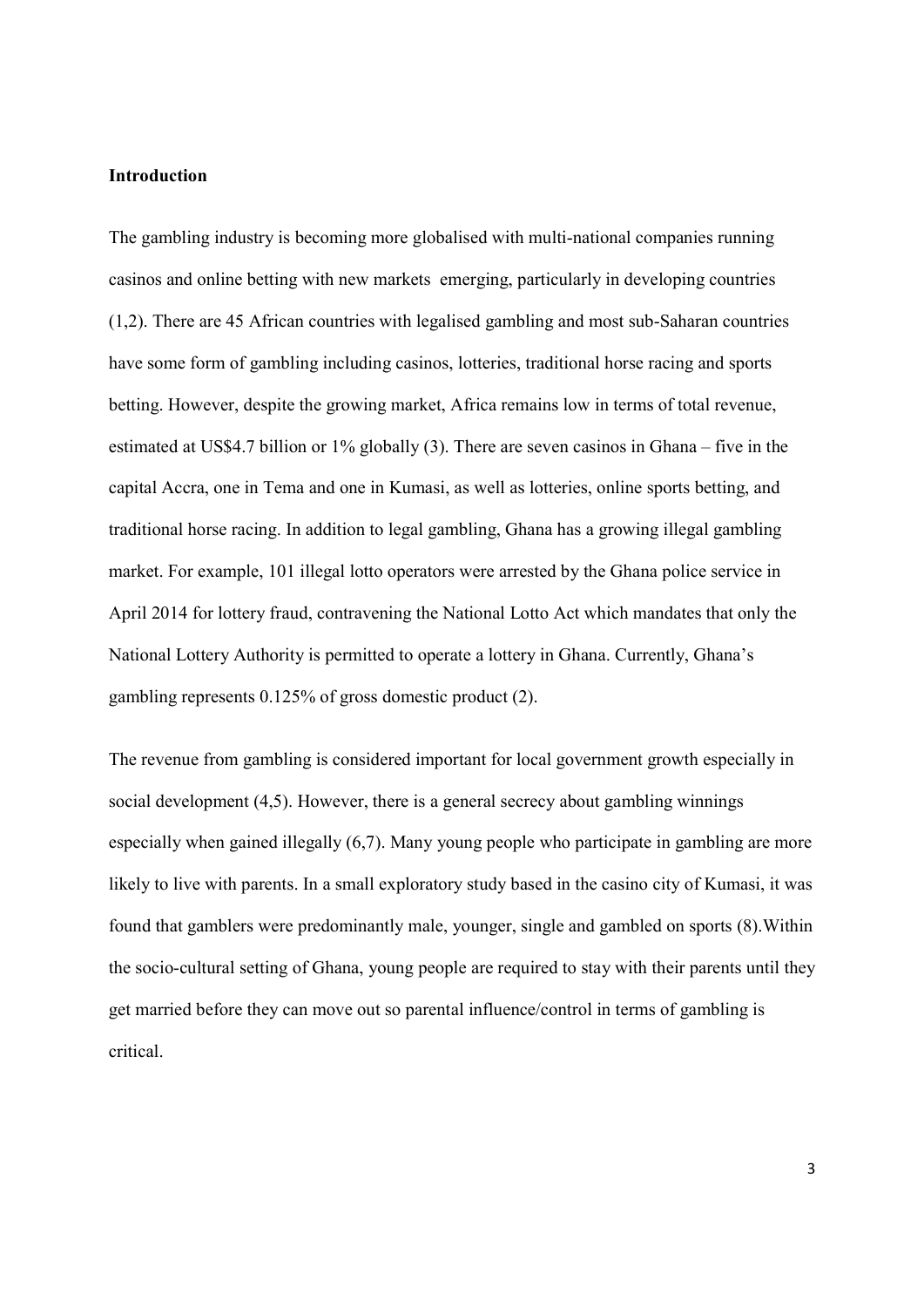High gambling frequency is likely to lead to problem gambling. Problem gambling has been defined differently by various scholars. However, all these definitions reflect a common understanding of problem gambling as the situation when a gambling activity gives rise to harm to the individual player, and/or to his or her family, and may extend into the community (9). In the present study high frequency gambling has been used as proxy for problem gambling whereby youth who engaged in high frequency of play (gambling often or very often) were more likely to have a positive attitude towards gambling, lower school attainment, lower perceived protective social factors and more perceived social difficulties. While many western countries have comprehensive data on the impact of gambling on the population, little is known about gambling in African countries, especially among young people. One of the few studies that has reported gambling impact data in Africa, done in South Africa, reported 2% prevalence of problem gambling and a further 10% being considered at risk (10). Street youth are turning to gambling as a means of earning money in several African countries including Ghana where university students were introducing gambling to the local adolescents, creating problems for the community (11,12).

A recent survey reported over 50% of adolescents in a range of sub-Saharan countries gamble. In this survey Ghanaian adolescents were the lowest participants at 42% with Kenyan adolescents highest at 76% (13). In other parts of the world it has been reported that there is a higher prevalence of problem gambling in adolescents compared to the adult population (14,15). Gambling by adolescents can lead to social, family and personal problems (16,17) and gambling among in-school adolescents is negatively associated with school grades and academic performance (17,18,19).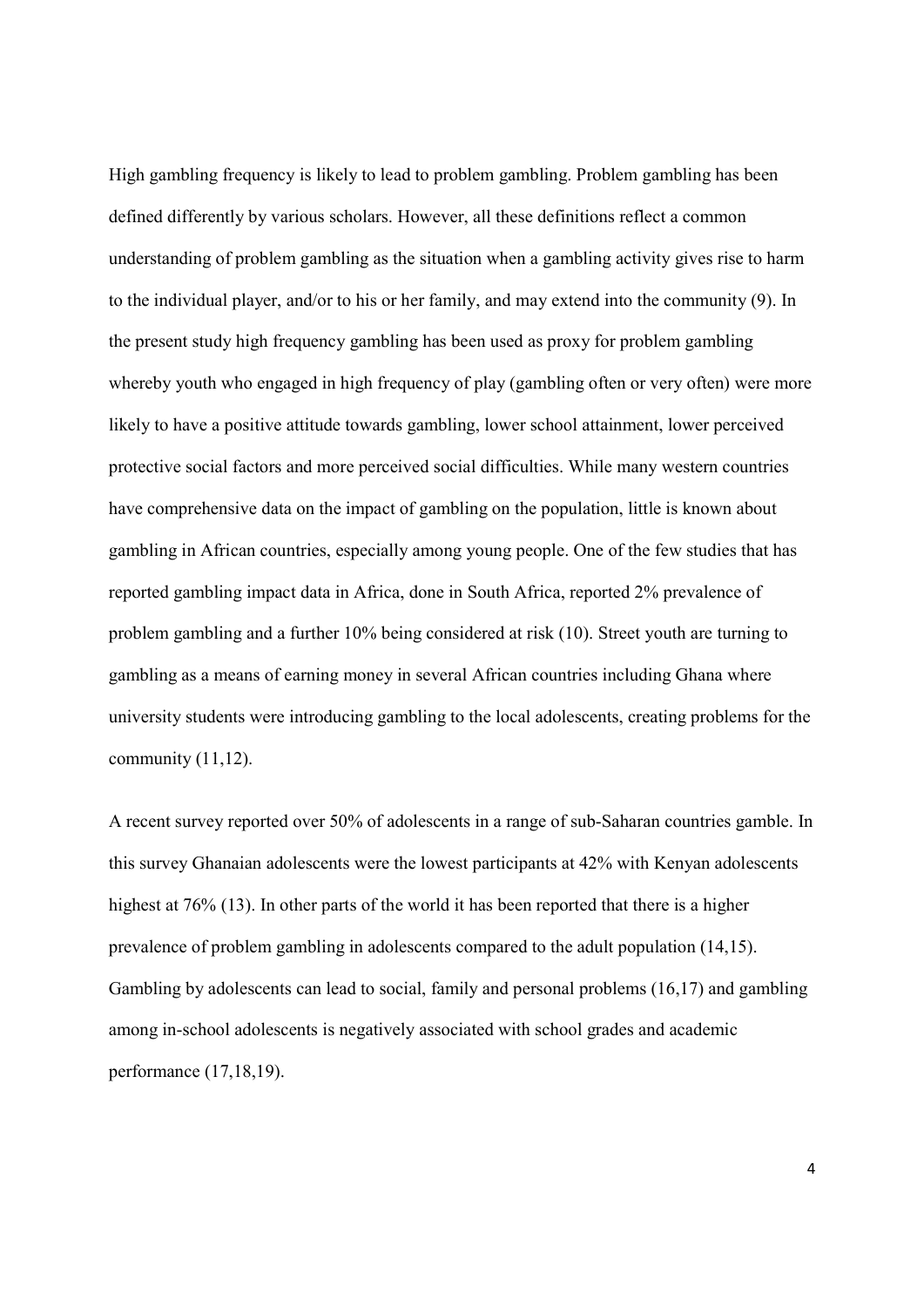High frequency gambling could be considered a response to bio-psycho-social needs and may be a means by which a person tries to abrogate negative experiences. Although there are competing theoretical perspectives explaining the development and progression of high frequency gambling, the stress-buffering and main-effect hypotheses have been suggested to explain response to young people's bio-psycho-social needs. The stress-buffering hypothesis suggests that social support (perceived availability of family, friends and teachers and information leading one to believe that he/she is cared for, loved, esteemed) would have a positive impact on health and wellbeing during stressful circumstances (potential risk factors) to the extent that more social support is likely to result in less stress (20) which could subsequently protect adolescents from high frequency gambling. In other words, knowing that supportive others are available could protect or alter and inhibit stress response (21). Stress buffering could account for the relationship between lack of social support and gambling (22). Additionally, gambling has been implicated in buffering stress as a form of distraction from overt stressful experiences in the absence of social support (23).

The main effect hypothesis of social support, on the other hand, suggests that social support could have a positive impact on health and wellbeing irrespective of stress (21), as social controls, as a protective factor, could compel individuals to abide by normative health behaviours (24,25) and thus, participate less in gambling. Social support could be a protective factor that influences various health behaviours such as engaging in physical activity, good eating behaviours (26,27) and unproblematic gambling (17,28).

This current study has two main aims; first, to provide descriptive data on the prevalence and demographic distribution of gambling behaviour among Ghanaian youth and, second, to examine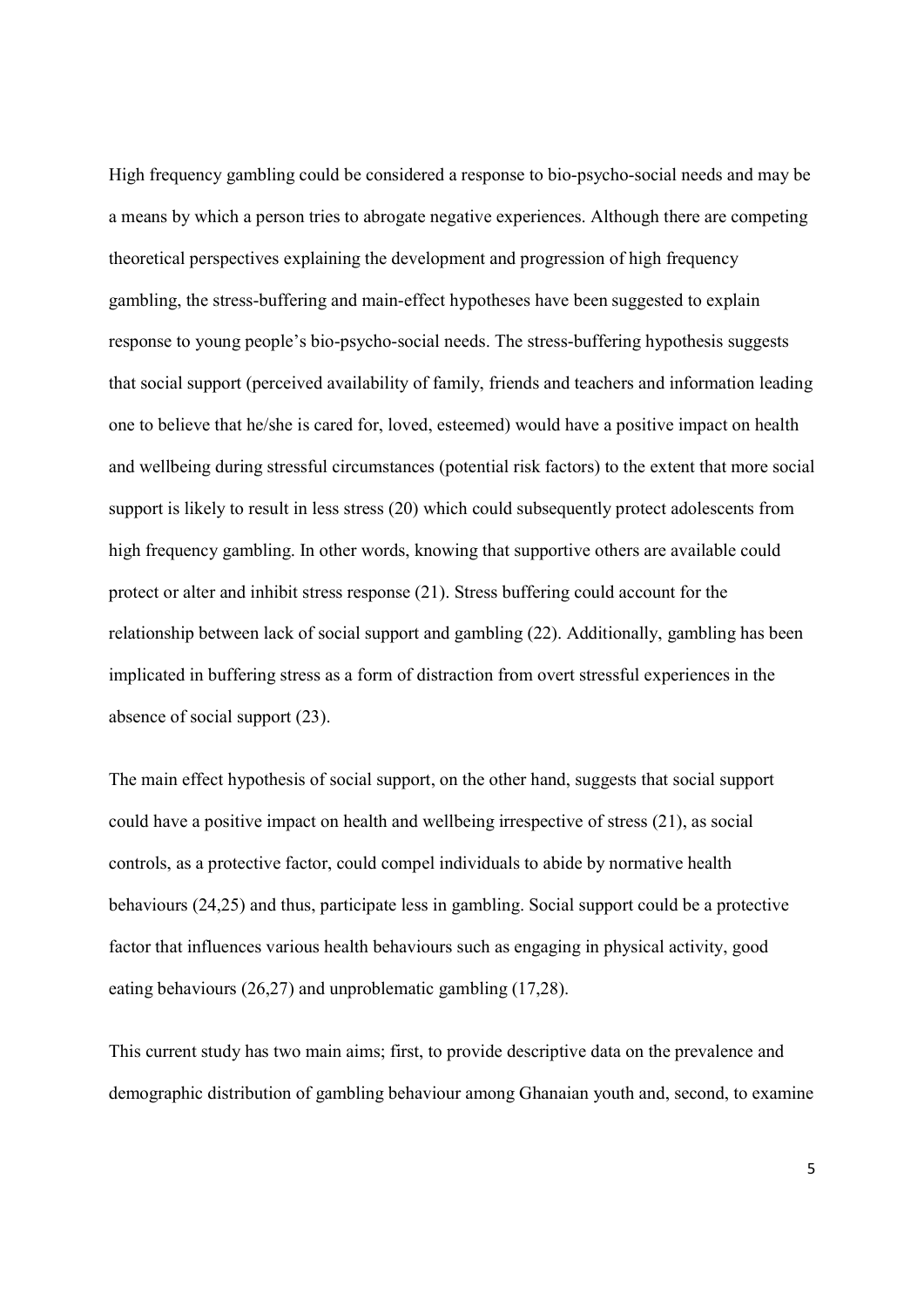the role of perceived social difficulties and perceived protective social factors in participation and attitudes towards gambling among Ghanaian youth.

## Method

### Sample

A cross-sectional survey design was used to select a sample of second-year (Form 2) and thirdyear (Form 3) students in four senior high schools in Accra, Ghana. These four schools were selected randomly from the register of all 21 senior high schools in the Accra Metropolitan Assembly based on strata - single sex and mixed sex schools. As a metropolis and the most populated city in Ghana, Accra is made up of young people from different tribal, cultural, and socio-economic backgrounds across Ghana, so it is expected that the sample will be representative of young people in senior high schools in urban areas across Ghana. Furthermore, senior high schools in the Greater Accra region typify the general characteristics of senior high schools across Ghana, with both mixed and single-sex schools as well as prestigious, average and less prestigious schools. Single-sex schools are generally regarded as prestigious apparently because students are provided with high quality education, demonstrated by high pass rate many students successfully gaining admission to study in good tertiary institutions.

## Procedure

Three classes in each of the four schools were randomly selected and on the day of data collection students who were in these classrooms and willing to participate were invited to complete questionnaires. Ninety-seven percent of the students in all the schools responded to the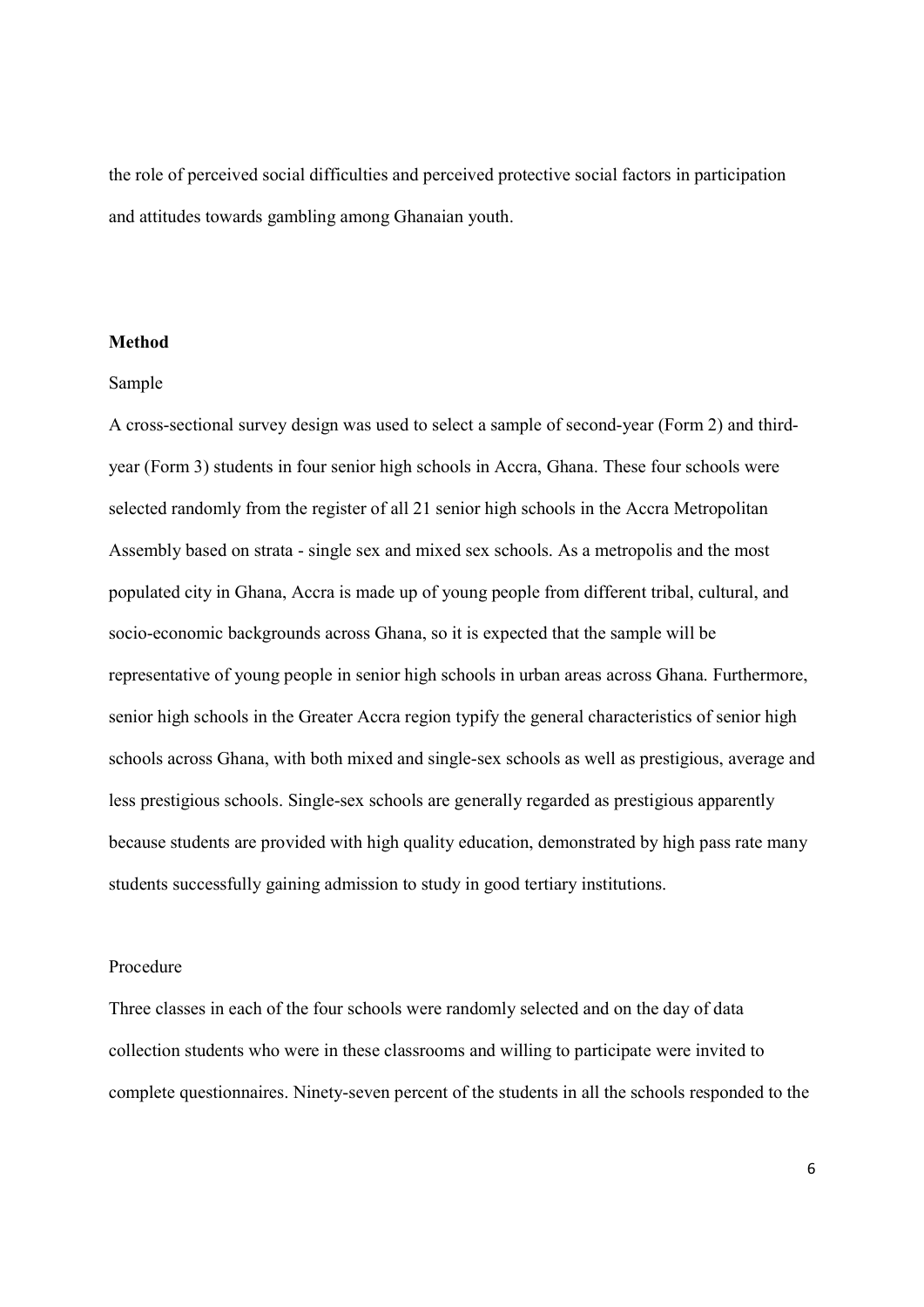survey. A total of 770 questionnaires were retuned and this sample had an average age of 16.9 years made up of 266 females and 504 males. First-year students could not participate as they had not yet reported to school at the time of data collection. A study description and consent form was provided to individual students within the schools that agreed to participate. School authorities after discuss issues about privacy, confidentiality, anonymity and harm to participants gave permission for students to participate. All participants below 18 years received parental permission before participating in the study. After school authorities had given permission, research ethics approval was obtained formally from the University of Essex, UK.

## Measures

### Attitudes Towards Gambling

The Attitudes Towards Gambling Scale (ATG) is a nine-item measure of a person's economic perception of gambling (29). The items include: 'Gambling is a risky activity', 'You can lose all your money gambling', 'Gambling is a waste of money', 'Gamblers usually lose in the longrun', and 'To gamble is to throw away money'. Respondents rate their agreement on a 5-point from 'strongly agree' to 'strongly disagree'. The last four items are reversed so that higher scores represented a less positive attitude towards gambling. All items are added to give a total score where lower total scores indicates a more positive attitude to gambling. The scale had an acceptable Cronbach's  $\alpha$  = 0.78 with this sample.

## Perceived social difficulties

The Adolescent Stress Questionnaire (ASQ) (30) is a 58-item measure, but a 19-item version was used to assess perceived social difficulties. The questionnaire items were split between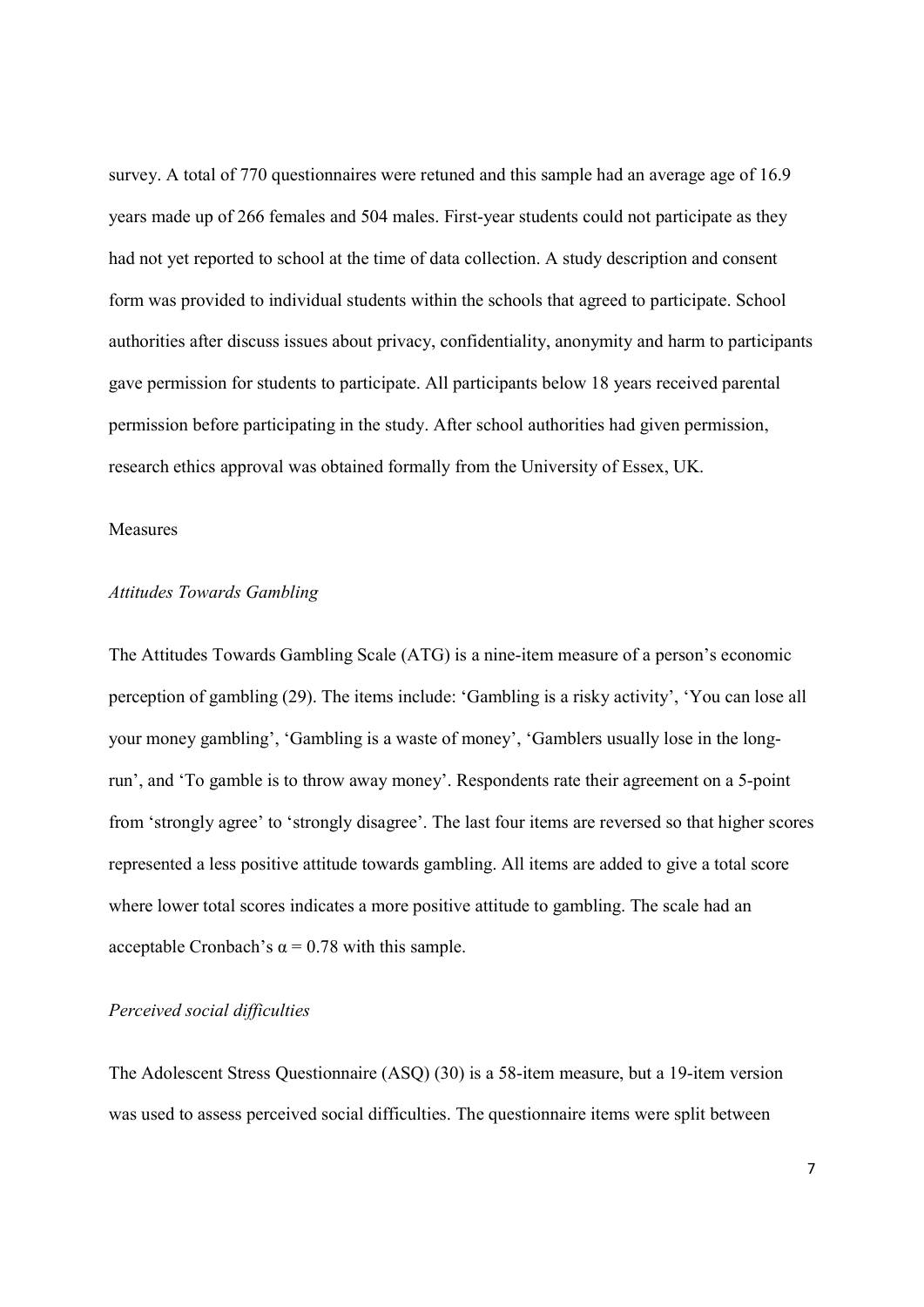family (e.g. arguments at home, disagreements between your parents, lack of understanding by your parents), friends (e.g. pressure to fit in with peers, being hassled for not fitting in, peers disturbing you about the way you look, being judged by your friends) and teachers (lack of respect from teachers, not being listened to by teachers, getting along with your teachers) factors. The ASQ is scored on a 5-point Likert type scale with response categories ranging from 1 - never to 5 - very often, with higher scores indicating more perceived social difficulties.

#### Protective social factors

The Perceived Social Support from Family (PSS-FA) and the Perceived Social Support from Friends (PSS-FR) scales (31) as well as support from teacher's subscale of the School Success Profile (SSP) (32) were used to assess potential protective social factors in relation to family, friends and teachers respectively. Responses to the PSS-FA, PSS-FR and SSP were on a 5-point Likert scale ranging from 1 - strongly disagree to 5 - strongly agree where higher scores indicate more protective social factors. The PSS-FA and PSS-FR scales have items assessing whether participants' family and friends give them the moral support they need, enjoy hearing about what they think, sensitive to their personal needs and give them emotional support. The social support from teacher's subscale of the SSP has items asking young people if their teachers show them respect, encourage and listen to them.

# Gambling participation

Participants were asked to report on the frequency they participated in four types of gambling: card games, sports betting, lotteries and poker machines on a five-point Likert scale: never (1),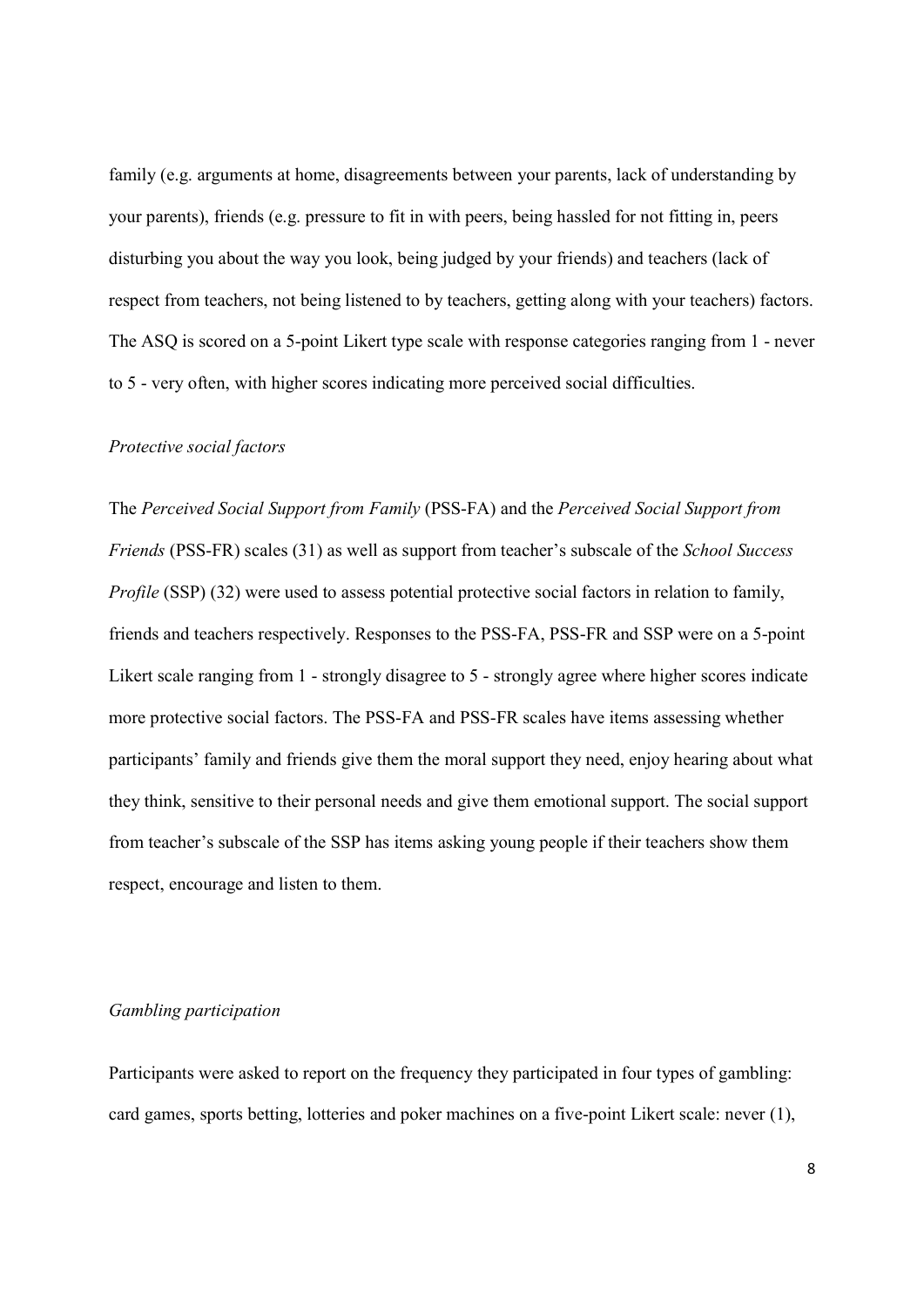not often (2), sometimes (3), often (4) and very often (5). Response options for each type of gambling was categorised as low frequency and high frequency gambling based on median split. Low verses high frequency gambling were dichotomised as (1 vs 2-5), (1-2 vs 3-5), (1 vs 2-5) and (1 vs 2-5) for card games, sports betting, lotteries and poker machines respectively

## Socio-demographic factors

Participants were requested to indicate their age - later categorised as younger (14-17 years) and older (18-21 years) based on median split, gender, Form/class/grade, gender composition of school and residential status.

# Educational attainment

This was assessed with students' examination Grades in four core subjects in their most current terminal examinations. Grades A, B, C, D, E and F were scored 6, 5, 4, 3, 2 and 1 respectively for the purpose of statistical analysis. These were then added up to give a composite score so that higher marks indicate higher educational attainment.

## Data Analysis

Initially, assumptions of linearity, homoscedasticity, normality and multi-collinearity in the data were assessed. None of these assumptions were violated. Demographic differences in frequency of types of gambling and attitudes towards gambling were analysed using independent samples ttests. Multiple regression analyses with the ATG scores as the dependent variable were run to identify associations with school attainment and school characteristics as well as perceived social difficulties and perceived protective social factors. Data analyses were performed using IBM SPSS version 22.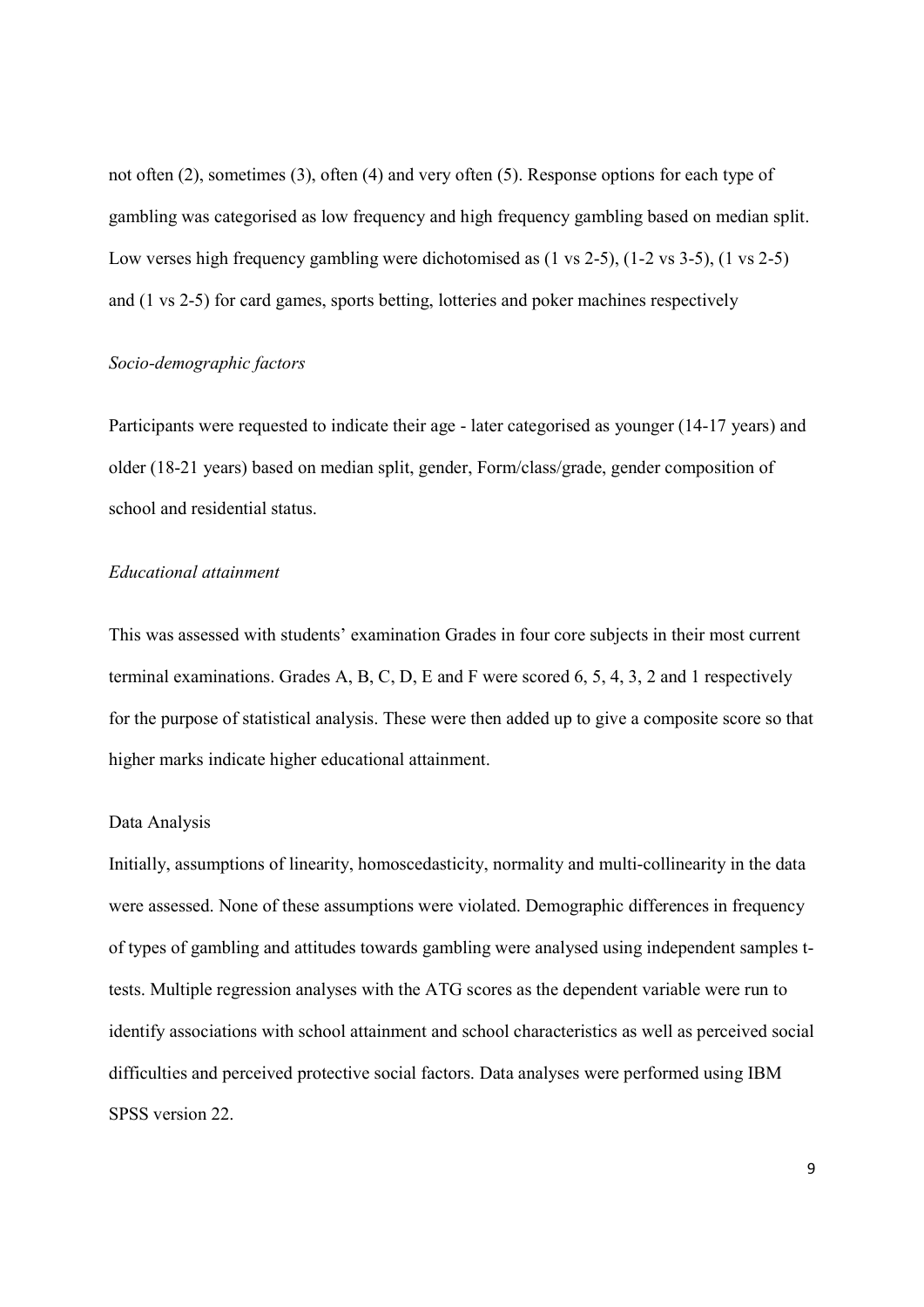# Results

## Demographic characteristics

From Table 1 it can been seen that there were demographic differences in all types of gambling with male students having higher participation on all forms of gambling than female students. Male students had significantly more favourable attitude towards gambling with lower ATG scores. Older students where significantly more likely to participate in all four types of gambling compared to younger students. Also, there were significant differences in sports betting between Form 2 and Form 3 students with Form 2 students participating more than Form 3 students. No Form (year in school) differences were found with cards, lotteries or poker machines. There was a significant difference in card games participation between single sex and mixed sex schools with single sex schools reporting a higher frequency. Finally, Day students had significantly more favourable attitude towards gambling with lower ATG scores than boarding students.

<Insert Table 1 about here>

#### Gambling behaviour

Overall, the highest participating form of gambling was sports betting with 21.1% of the sample stating they had gambled on this activity often/very often compared to card games (4.5%), lotteries (1.7%) and poker machines (2.9%). When the ATG scale was compared against gambling type, results show significant effects for all types of gambling. Youth who engaged in high frequency card play had a significantly more positive attitude towards gambling than those who engaged in low frequency of play. For sports betting, high frequency bettors had a significantly more positive attitude to gambling than low frequency bettors. Also, youth who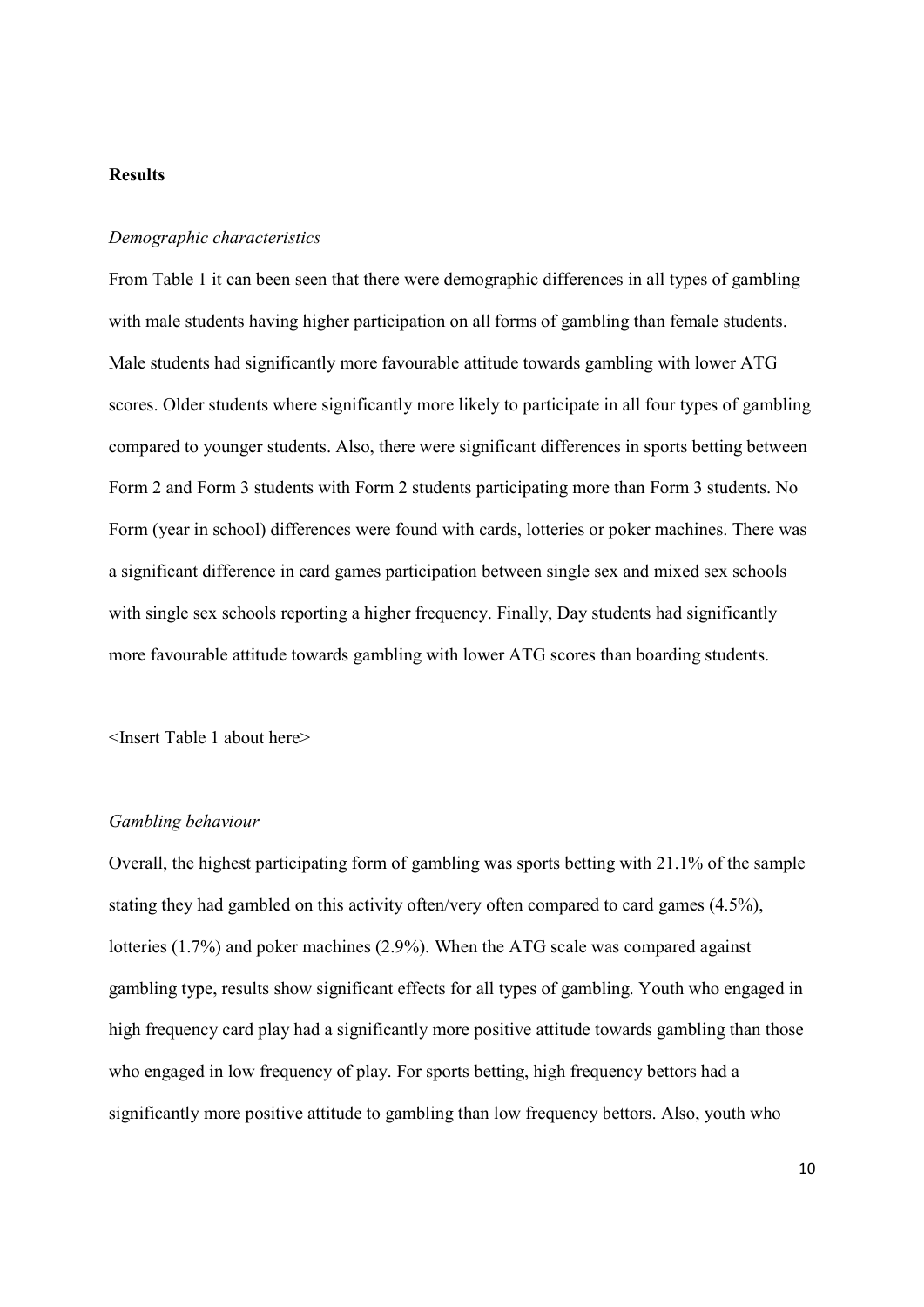played lotteries and poker machines more frequently had a significantly more positive attitude towards gambling than those who engaged in these types of gaming less frequently. In all cases high frequency gamblers considered gambling to be a positive experience compared with non- or low frequency gamblers (Table 2).

<Insert table 2 about here>

Furthermore, a measurement of school attainment using Grade scores in the four attainment areas produced a single measure from one (low attainment) to six (high attainment). A multiple regression was run to predict gambling attitudes with school attainment and school characteristics. The multiple regression model statistically significantly predicted gambling attitudes,  $F(4, 736) = 7.48$ ,  $p < .001$ , adj.  $R^2 = .34$ . Residential status and gender composition of the school added statistically significantly to the prediction,  $p \le 0.05$  (Table 3). <Insert Table 3 about here>

Table 4 provides the mean ATG scores against each attainment level. Here we can see that with lower educational attainment students were more positive towards gambling.

<Insert Table 4 about here>

# Perceived social difficulties and ATG

A multiple regression analysis was run to predict ATG from perceived social difficulties (from family, friends and school). The multiple regression model statistically significantly predicted ATG,  $F(3, 673) = 2.66$ ,  $p = .005$ , adj.  $R<sup>2</sup> = .007$ . Perceived social difficulties emanating from family and friends added statistically significantly to the prediction,  $p < .05$ . Perceived social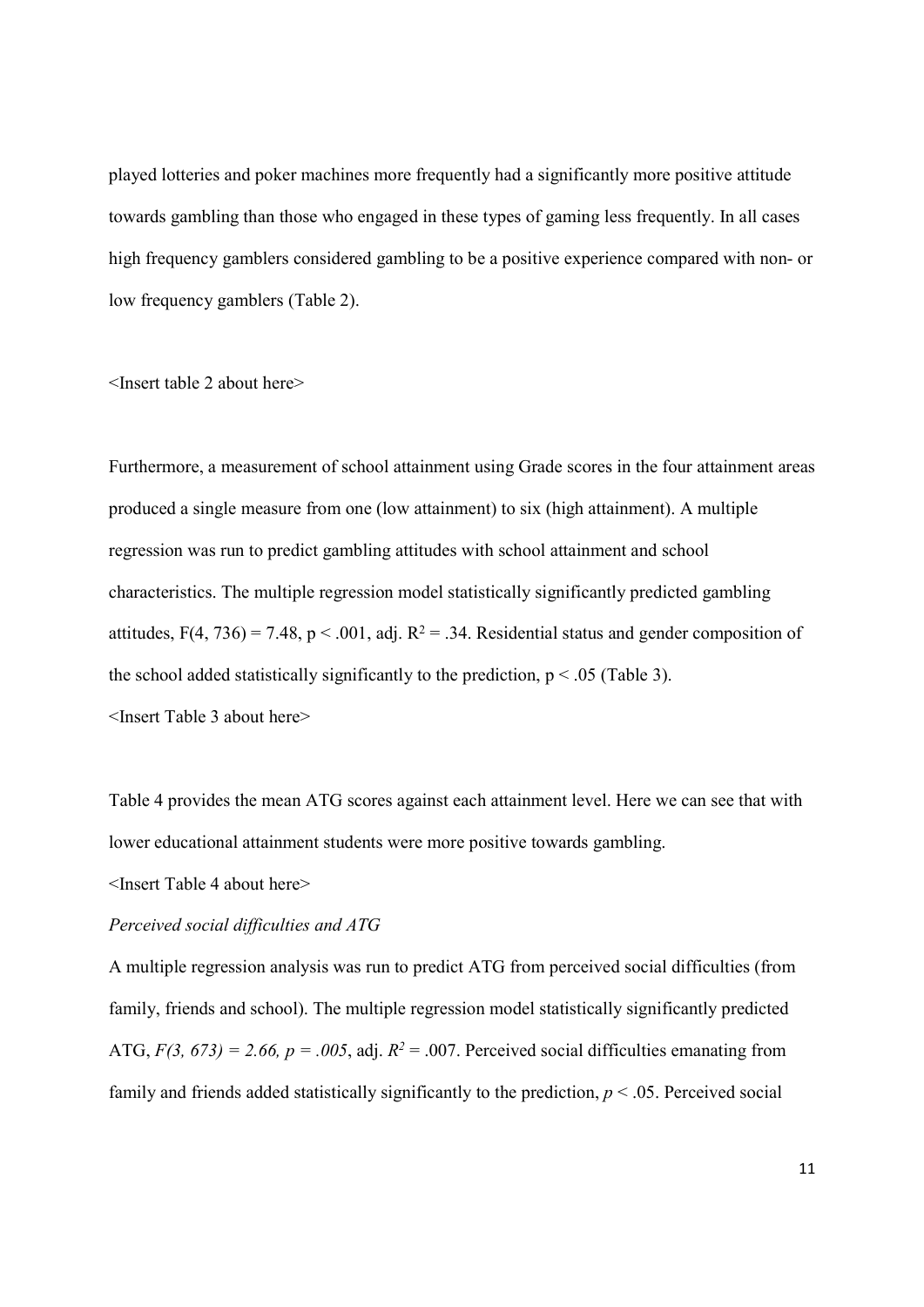difficulties from family resulted in a positive ATG and perceived social difficulties from friends resulted in a negative ATG (Table 5).

## Perceived protective social factors and ATG

A multiple regression was run to predict ATG from perceived protective social factors (from family, friends and teachers). The multiple regression model statistically significantly predicted ATG,  $F(3, 654) = 8.96$ ,  $p < .001$ , adj.  $R^2 = .35$ . Perceived protective social factors in relation to family and teachers added statistically significantly to the prediction,  $p < .05$  (Table 5).

<Insert Table 5 about here>

## Discussion

This initial analysis, and one of the first of its kind to be carried out with African youth, establishes a number of important links between perceived benefits of gambling, gambling behaviour, stress responses and social protective factors. Sports betting was the most predominant form of gambling with males having higher participation on all forms of gambling than females. This is consistent with findings that sports betting is the most common form of gambling among young people (33), and significantly greater proportions of males than females participate in gambling (34,35). This finding may be due to the fact that football is a passionate sport among Ghanaians with young people following the Ghana national football teams and major European football leagues with considerable enthusiasm. Sports betting venues have emerged in, practically, every corner in Accra (the capital of Ghana) where young people could be seen betting on various matches on a daily basis. In addition, given that within the socio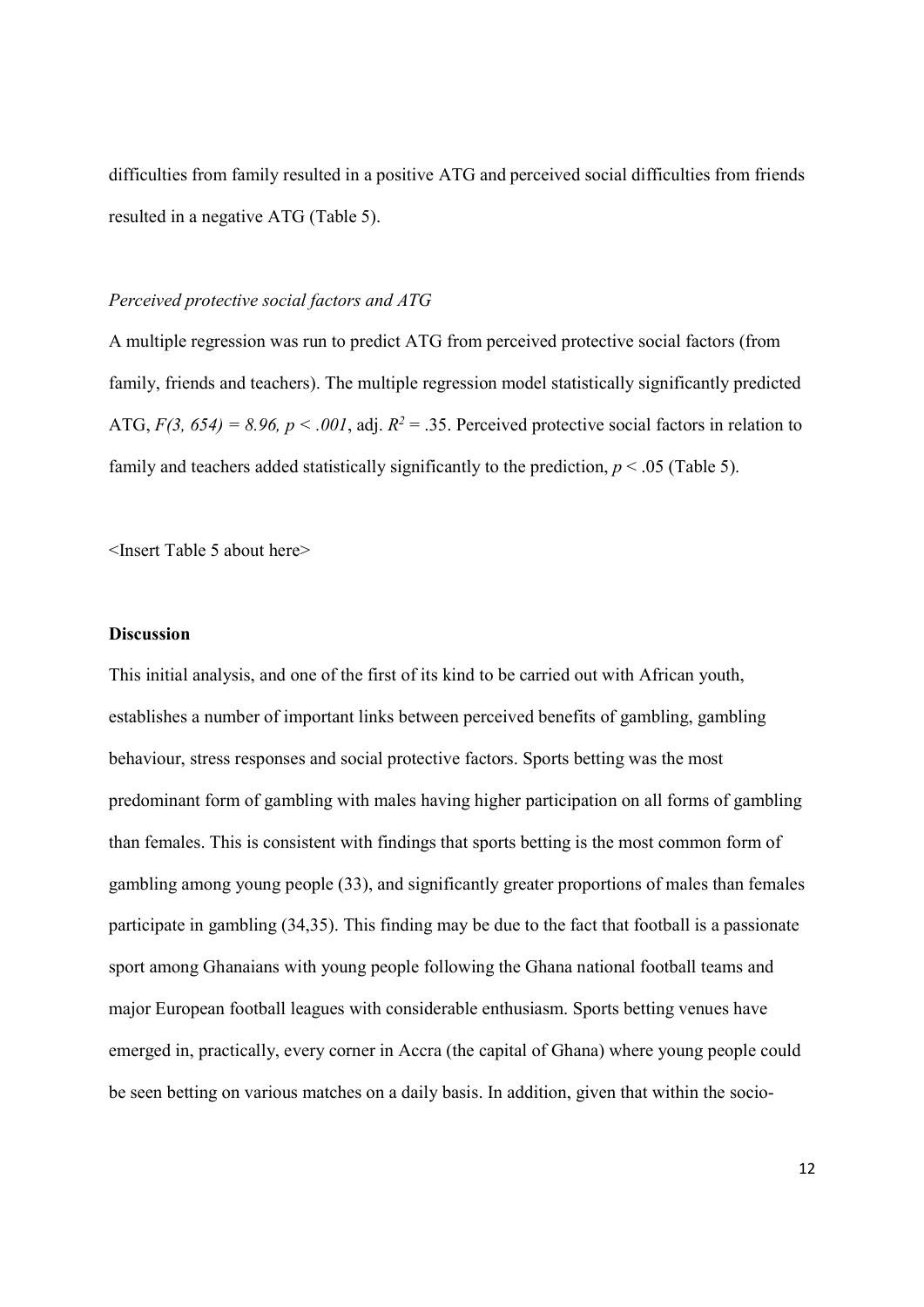cultural setting of Ghana males are brought up to be boisterous and always show bravery, it comes as no surprise that males scored lower than females on attitude towards gambling, indicating a stronger positive attitude towards gambling. These reasons may be based on the knowledge that females are, on average, more risk averse than males in financial decisionmaking, and so are more likely to have a negative attitude toward gambling (36,37).

The results also showed that day-students had a more positive attitude towards gambling than boarding students. This could be explained in relation to the fact as day-students commute between home and school daily and are home during the weekends, they have more access to gambling venues than boarding students who need permission to leave the school premises, either during week days or weekends. Furthermore, it could be speculated that assuming that the parents or guardians of day students are gamblers, these students would be more likely to socially model their parents'/guardians gambling behaviour by merely seeing them participate in gambling. This social learning perspective suggests that children and adolescents are likely to imitate the gambling attitudes and behaviours of their family members (38).

The results also showed that second-year students participated more in gambling (sports betting) than third-year students. Generally, third-year students are older than second-year students, so this finding could be situated within the context of age differences in gambling and as such, will be similar to results of previous studies that found that older students are less likely to participate in gambling compared to younger students (36). As the duration of senior high school is three years, second year students may have thought they have plenty of time to spare and may use this time to engage in various social activities, including gambling. In all cases, high frequency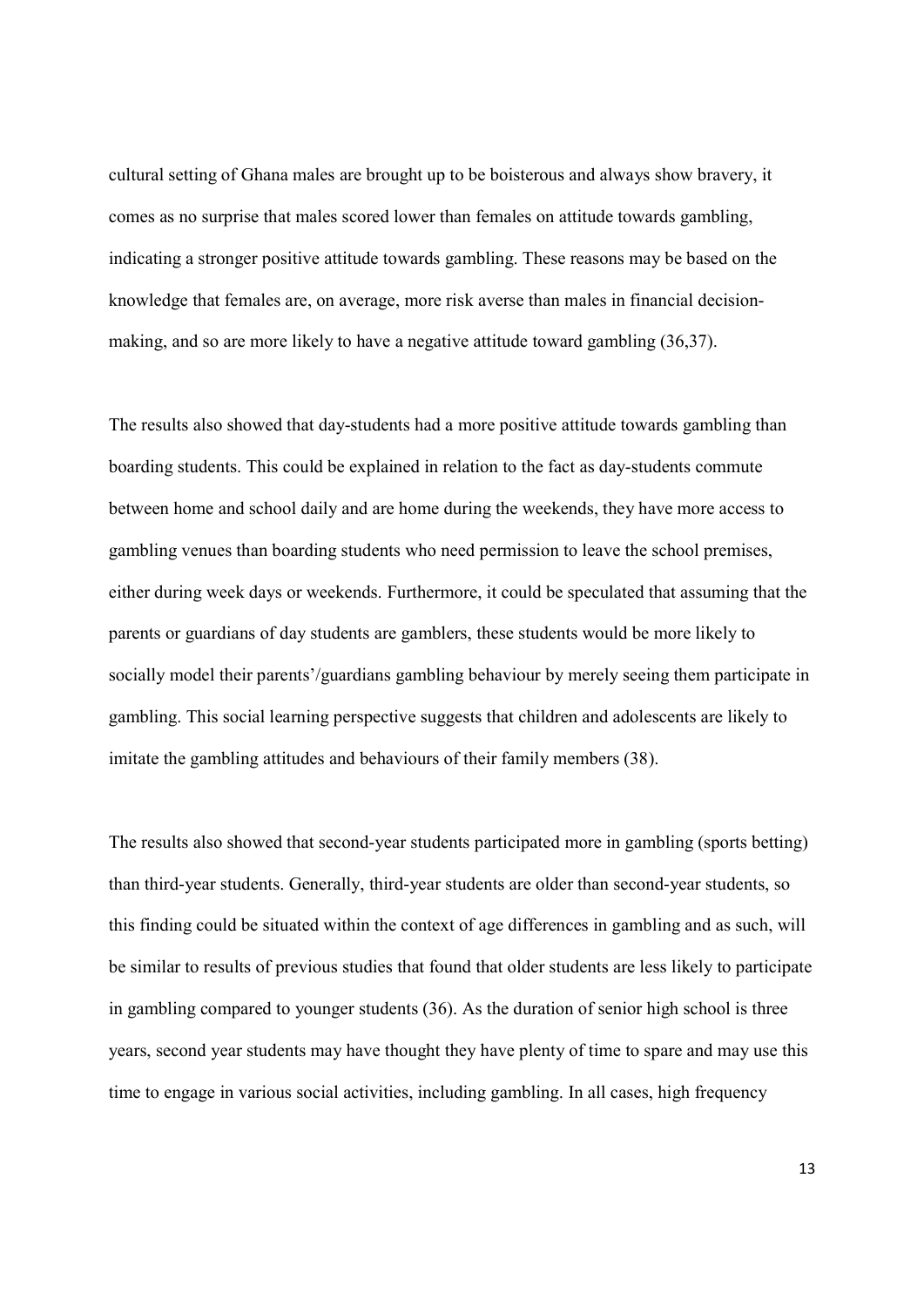gamblers also had a positive attitude towards gambling and considered gambling to be a positive experience compared to non/low frequency gamblers (10,39).

In relation to school characteristics and ATG, results of this study showed that residential status and gender composition of the school significantly predicted ATG. As indicated previously, in view of the fact that day-students have more access to gambling venues and also see adults participating in gambling activities when they are not in school, compared to boarding students, we expect this to significantly contribute to the variance in attitude towards gambling (38). This could be understood in relation to the discussion on gender differences that advanced reasons why males are more likely to gamble. This notwithstanding, given the pubertal characteristics of adolescence, both males and females are more likely to want to 'appear' descent before the opposite sex by not engaging in social activities (such as gambling) which may be regarded as socially reprehensible (40).

Further to the role of school characteristics in youth's ATG, although attainment did not significantly predict ATG, the results pointed to the fact that as examination grades increased, attitude towards gambling decreased indicating that educational attainment influences students have a negative attitude towards gambling. While the nature of the association between educational achievement and attitude towards gambling is unclear, it is expected that young people who likely have a gambling problem would have lower overall academic achievement and increased incidence of learning problems or learning disabilities (39). This may explain the results of some research studies that found a negative association between gambling and academic success (18,19).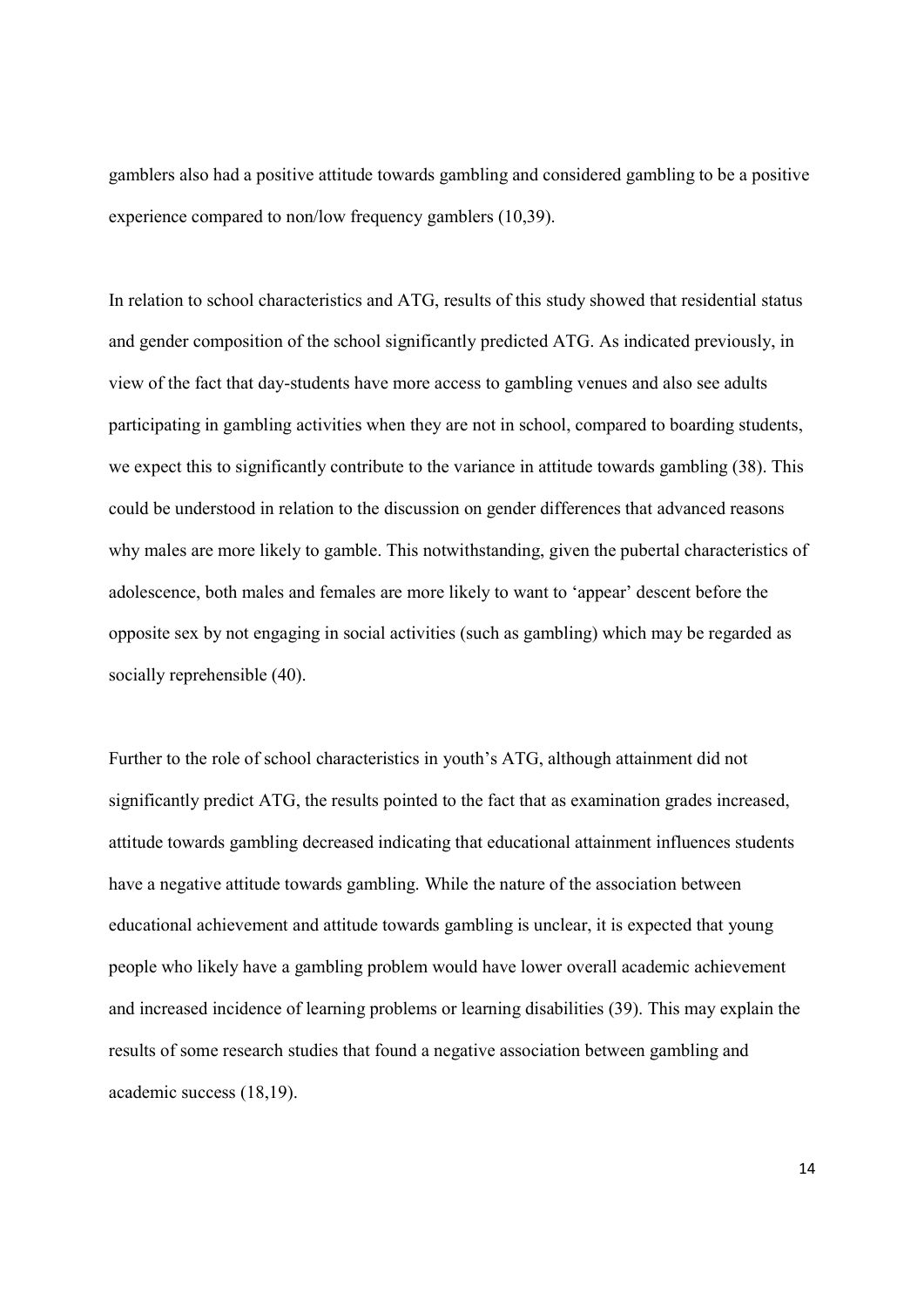Finally, the results showed that where young people do not perceive social protection, they were more prone to a positive ATG and participate in all types of gambling (25). Having strong family connections and agreeing their emotional needs are being met would indicate a lower need for adolescent to participate in the lotteries (22). Overall, the higher the perceived family and teachers' sensitivity, the more likely the student saw gambling as unnecessary. It could be speculated that students who perceive their teachers to be supportive may become interested in school activities and so will receive advice from their teachers, for example, on the disadvantages or consequences of gambling.

There are some limitations to this study. First, the study used only second-year and third-year senior high school students, excluding much younger students from the study. Therefore, the generalisation of the results to all students in senior high schools in Ghana should be done with this fact in mind. Also, the extent to which the findings can be generalized to youth in rural areas is quite limited as all the schools that participated in the study are located in an urban area. Due to the observational nature of the study, causal interpretations or the temporal sequence of the findings cannot be determined. Furthermore, as this study used a cross-sectional design without first year students (who are much younger), future studies should include much younger students, perhaps, include those in junior high schools in order to unravel the developmental trajectories vis-à-vis participation and attitude towards gambling overtime. Also, gambling is considered inappropriate especially from a religious point of view in Ghana. However, due to its initial focus this study did not include a measure on religiosity to examine its association, particularly, with ATG. It would be imperative for future studies to include measures of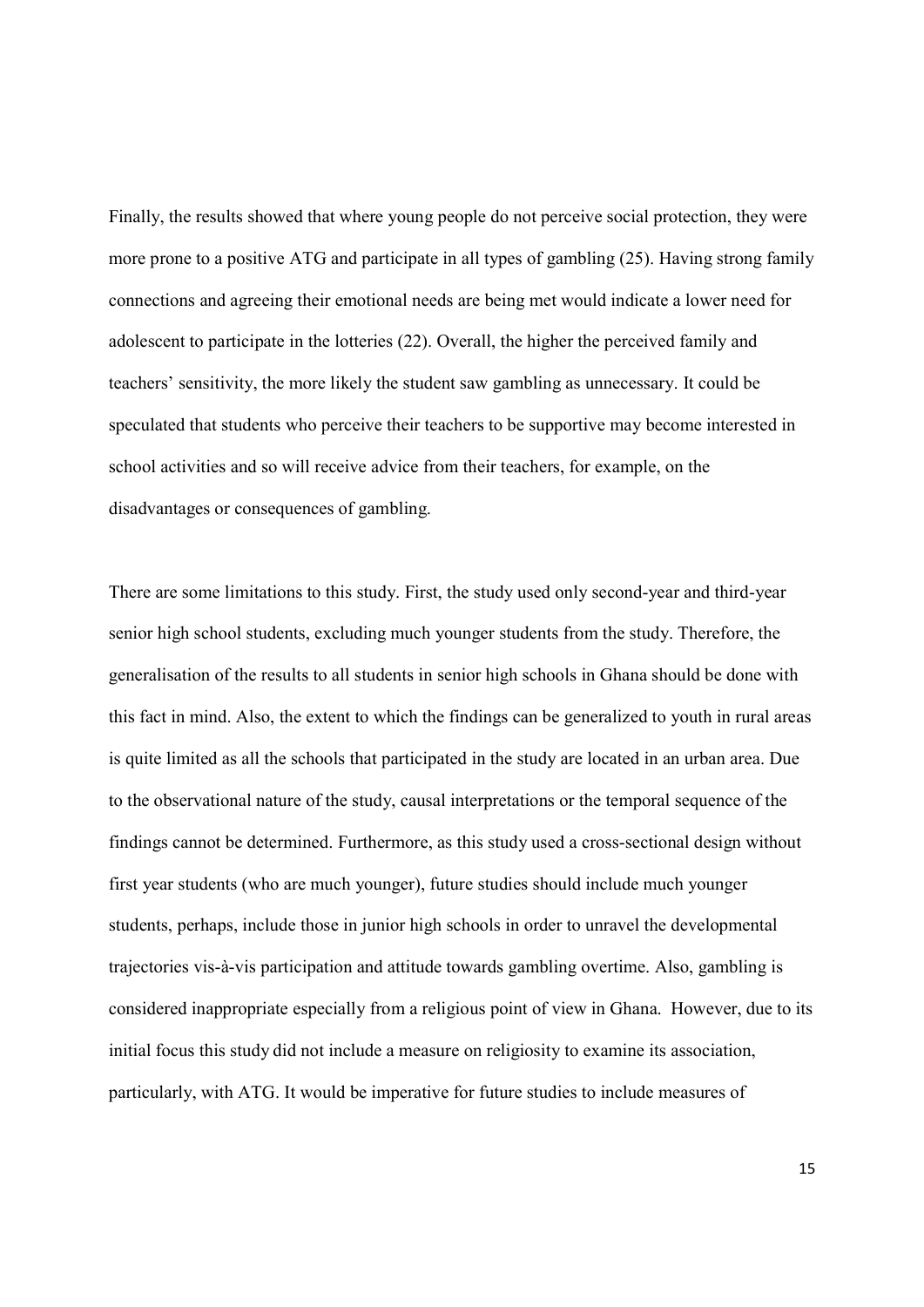religiosity/spirituality with respect to gambling studies in Ghana. Finally, the measurement of gambling participation was not robust enough - there is no time frame, and actual frequency, in addition to understanding the way this gambling is occurring.

# Conclusion

This study has presented an initial analysis, one of the first of its kind to be carried out with African youth, which establishes a number of important links between demographic factors, school characteristic and attitudes towards gambling and perceived protective social factors. Whether gambling per se could be considered a stressor needs unpacking. Normal social play of any form of gambling should be considered a buffer of sorts. That is, non-problematic play especially in a social setting should be seen as harmless. However, when does this play change from being a pleasant social/individual activity to harmful? Perceived protective social factors could protect young people from participating in harmful gambling which consequently would influence adolescents to have a negative attitude towards gambling.

Acknowledgments: Our gratitude to the students, staff and schools who participated in this study, without them this study would not have been possible.

Conflicts of interest: All authors declare that they have no conflict of interest.

Funding: This research did not receive any specific grant from funding agencies in the public, commercial, or not-for-profit sectors.

# References

1. Schwartz DG. Roll the bones: The history of gambling: Gotham Books;2007.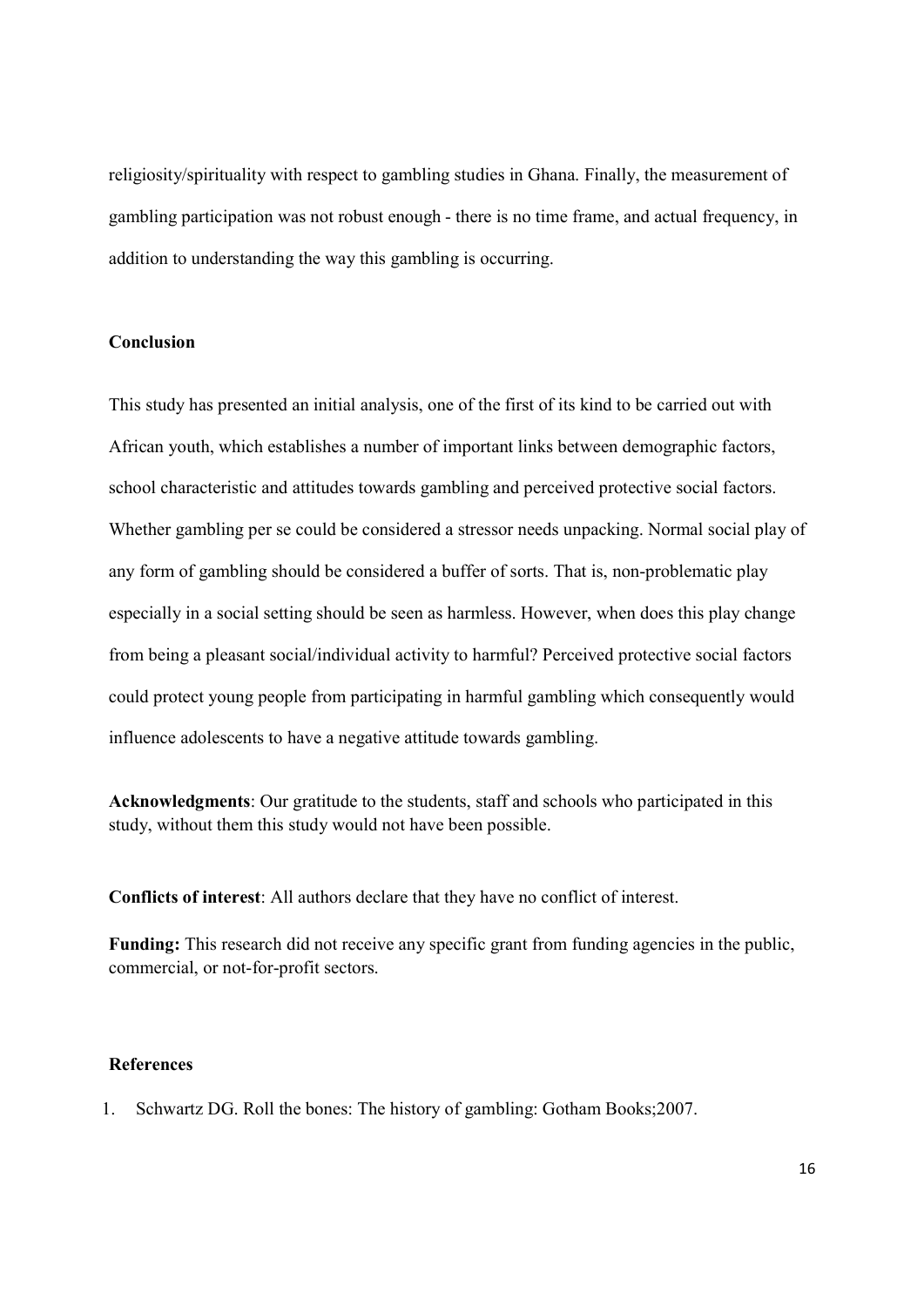- 2. Vaillancourt F, Ossa R. The taxation of gambling in Africa: International Center for Public Policy, Andrew Young School of Policy Studies, Georgia State University; 2011.
- 3. Global Betting & Gaming Consultants. Global Gambling Report (11<sup>th</sup> Ed). Retrieved on 12/11/2014 from http://www.gbgc.com/publications/global-gambling-report/
- 4. Amegashie-Viglo S, Bokor SK, Ganyaglo FK. Decentralisation and the Challenge of Revenue Mobilisation for Development: The Case of Adaklu Anyigbe District Assembly in the Volta Region of Ghana. J Econ Sus Dev 2014;5(14):33-42.
- 5. Ankamah SS. The Politics of Fiscal Decentralization in Ghana: An Overview of the Fundamentals. Pub Admin Res 2012;1(1):33.
- 6. Asante S. Estimating the Underground Economy and Tax Evasion in Ghana. GRP International J Bus Econ 2012;1(1).
- 7. Hart K. Informal income opportunities and urban employment in Ghana. J Mod African Stud 1973;11(01):61-89.
- 8. Aflakpui AA, Oteng-Abayie EF. The demand for sports lottery: evidence from the city of Kumasi in Ghana. J Gambl Bus Econ 2016;10(2).
- 9. Victorian Casino and Gaming Authority Definition and Incidence of Pathological Gambling Including the Socioeconomic Distribution. Melbourne:Victorian Casinoand Gaming Authority; 1997.
- 10. Dellis A, Spurrett D, Hofmeyr A, Sharp C, Ross D. Gambling participation and problem gambling severity among rural and peri-urban poor South African adults in KwaZulu-Natal. J Gambl Stud 2012;1-17.
- 11. Shand W, van Blerk L, Hunter J. Economic Practices of African Street Youth: The Democratic Republic of Congo, Ghana, and Zimbabwe. In T. Abebe, J. Waters and T. Skelton. Labouring and Learning. Singapore, Springer Singapore;2016.
- 12. Derbile EK, Dakyaga F, Dakuu G, Jambadu L. Exploring social outcomes of interactions between University Students and Waala Communities in the Wa municipality, Ghana. Ghana J Dev Stud 2016; 13(1):63-79.
- 13. Ssewanyana D, Bitanihirwe B. Problem Gambling among Young People in Sub-Saharan Africa. Front public health 2018;6(23).
- 14. Gupta R, Derevensky J. Reflections on underage gambling. Resp Gambl Rev 2014;1(1).
- 15. Volberg RA, Gupta R, Griffiths M, Olason D, Delfabbro P. An international perspective on youth gambling prevalence studies. Int J Adolesc Med Health 2010;22(1):3-38.
- 16. Scholes-Balog KE, Hemphill SA, Dowling NA, Toumbourou JW. A prospective study of adolescent risk and protective factors for problem gambling among young adults. J. Adolesc 2014;37(2):215-24.
- 17. Shead NW, Derevensky JL, Gupta R. Risk and protective factors associated with youth problem gambling. Int J Adolesc Med Health 2010;22(1):39.
- 18. Ladouceur R, Boudreault N, Jacques C, Vitaro F. Pathological gambling and related problems among adolescents. J Child Adolesc Subst Abuse 1999;8:55-68.
- 19. Winters KC, Stinchfield R, Fulkerson J. Patterns and characteristics of adolescent gambling. J Gambl Stud 1993;9:371-86.
- 20. Rodriguez MS, Cohen S. Social Support. Encyclopaedia Ment Health 1998;535-44.
- 21. Cohen S, Underwood L, Gottlieb B (Eds.) Social Support Measurement and Interventions: A Guide for Health and Social Scientists. New York: Oxford; 2000.
- 22. Kim I, Kim W, Nochajski TH. Emotional support, instrumental support, and gambling participation among Filipino Americans. Community Ment Health J 2013;1-7.